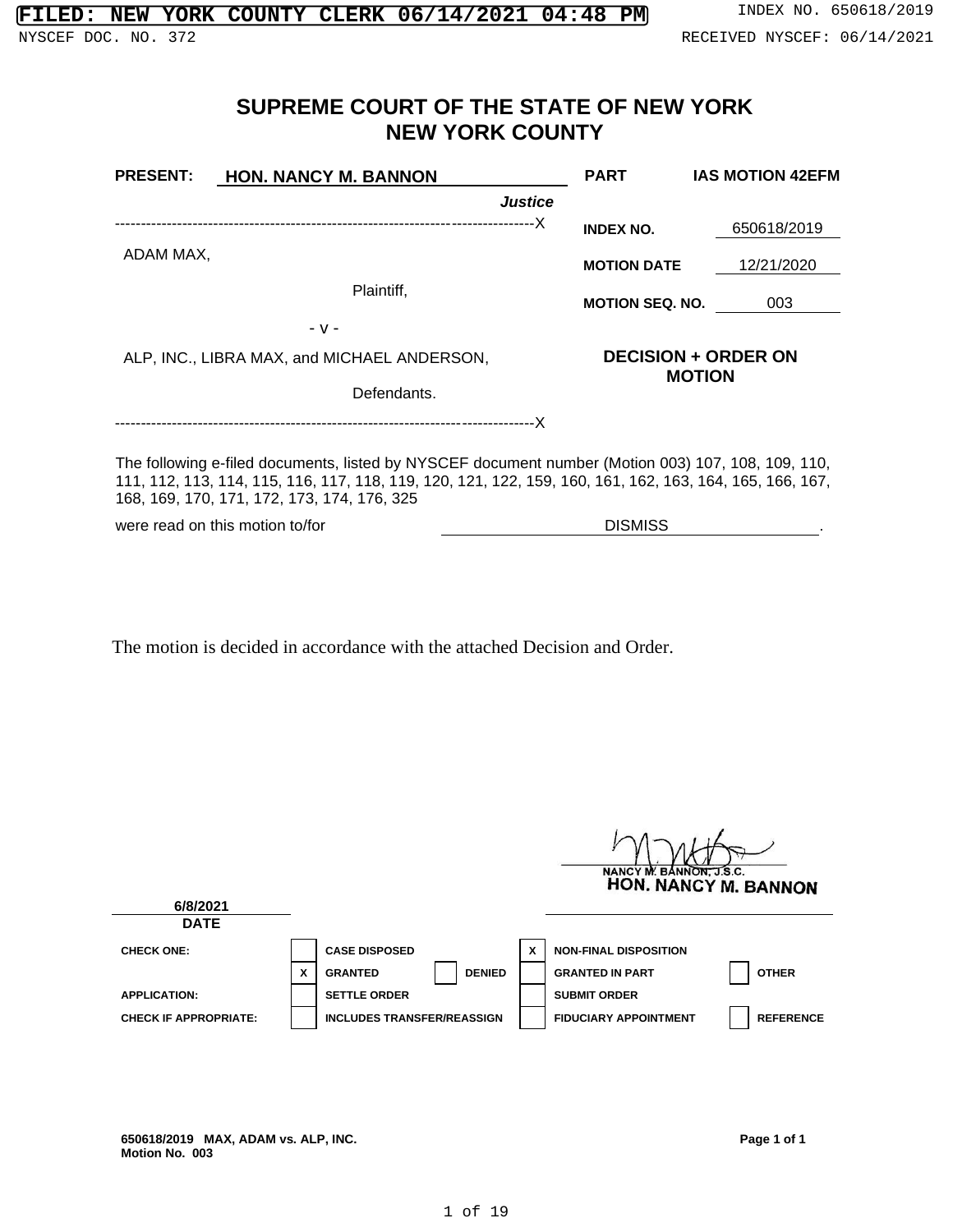### **FILED: NEW YORK COUNTY CLERK 06/14/2021 04:48 PM** INDEX NO. 650618/2019

SUPREME COURT OF THE STATE OF NEW YORK COUNTY OF NEW YORK: I.A.S. PART 42 -----------------------------------------x ADAM MAX,

Plaintiff, DECISION AND ORDER

Index No. 650618/2019

MOT SEQ 003

 $-$  v  $-$ ALP, INC., LIBRA MAX, and MICHAEL ANDERSON,

Defendants. -----------------------------------------x

**NANCY M. BANNON, J.:**

### I. INTRODUCTION

In this action arising from a dispute over control of defendant ALP, Inc. (ALP), the defendants, ALP, Libra Max (Libra), and Michael Anderson (Anderson), move pursuant to CPLR 3211(a)(1) and (7) to dismiss the amended complaint. The plaintiff, Adam Max (Adam), opposes the motion. The motion is granted to the extent discussed herein.

### II. BACKGROUND

The underlying facts and procedural background of this matter are set forth in this court's decision and order dated November 13, 2020. To summarize, the artist Peter Max formed ALP in 2000 to engage in the production, maintenance, marketing,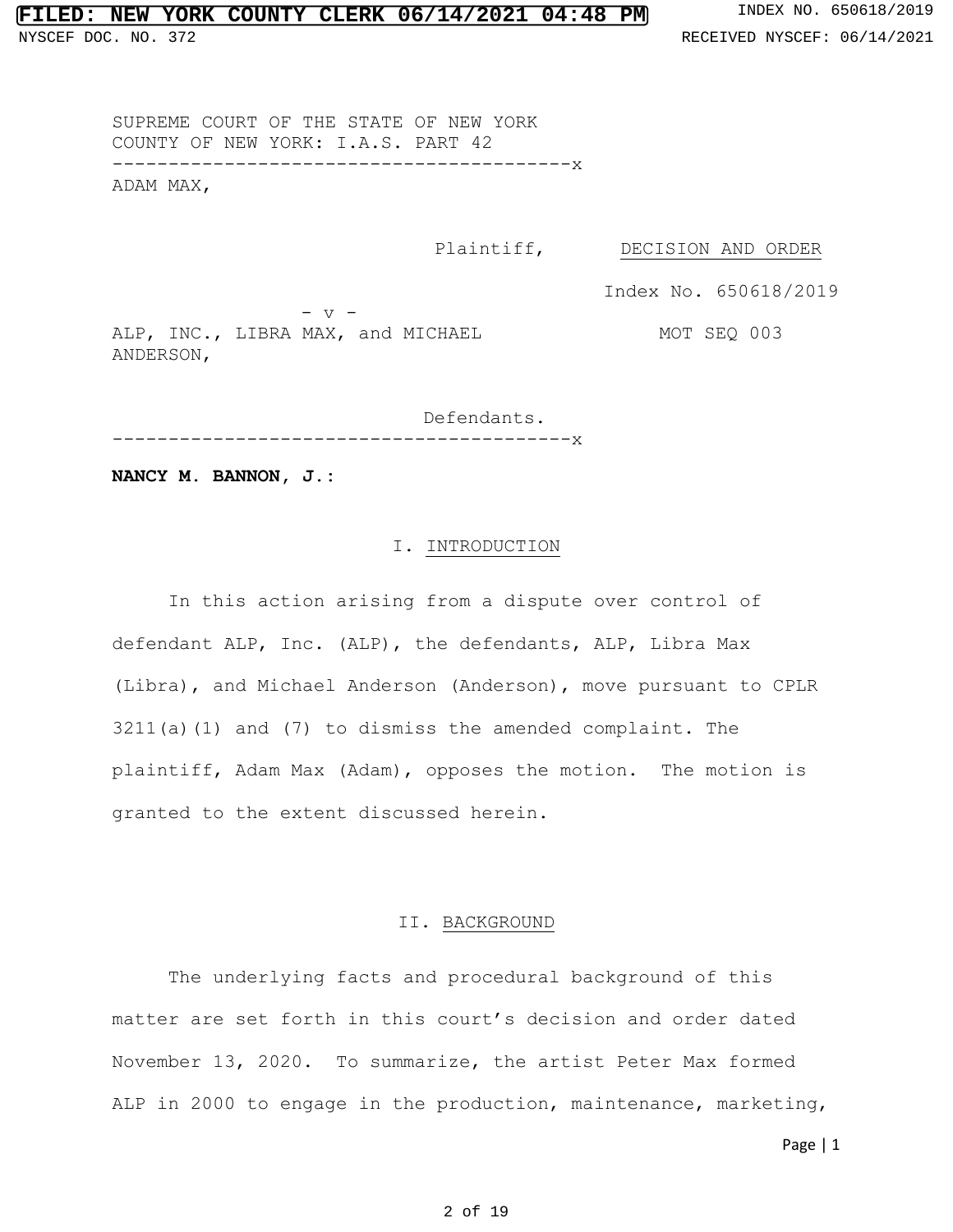licensing and commercialization of his artwork. Adam and Libra, Peter Max's children, each own a 40% interest in ALP with the remaining 20% belonging to Peter. In 2012, Peter Max became ill and ceded the position of ALP's president and chief executive officer to Adam. Thereafter, it is alleged in various related actions before this court, including ALP, Inc. v Larry Moskowitz et al., Index No. 652326/2019, and ALP, Inc. v Park West Galleries et al., Index No. 153949/2019, that Adam and other individuals brought in by Adam began looting company assets by, among other things, generating artworks using "ghost artists" that would be signed by Peter Max as if they were original works, selling Peter Max artwork at fire sale prices, and collecting enormous and unwarranted fees and other payments from ALP.

In contrast, the first amended complaint alleges that prior to Adam assuming control of the company, ALP was in significant debt. Adam claims that by the end of 2012, ALP had recorded a net loss of over \$4,000,000. Upon assuming management and control of ALP's daily affairs, Adam avers that he was able to remedy ALP's financial issues and make ALP profitable by 2014. He states that under his management ALP has grown each year, generating profits of over \$500,000 in 2014, \$1,000,000 in 2015, \$4,000,000 in 2016, and \$7,000,000 in 2017.

#### 3 of 19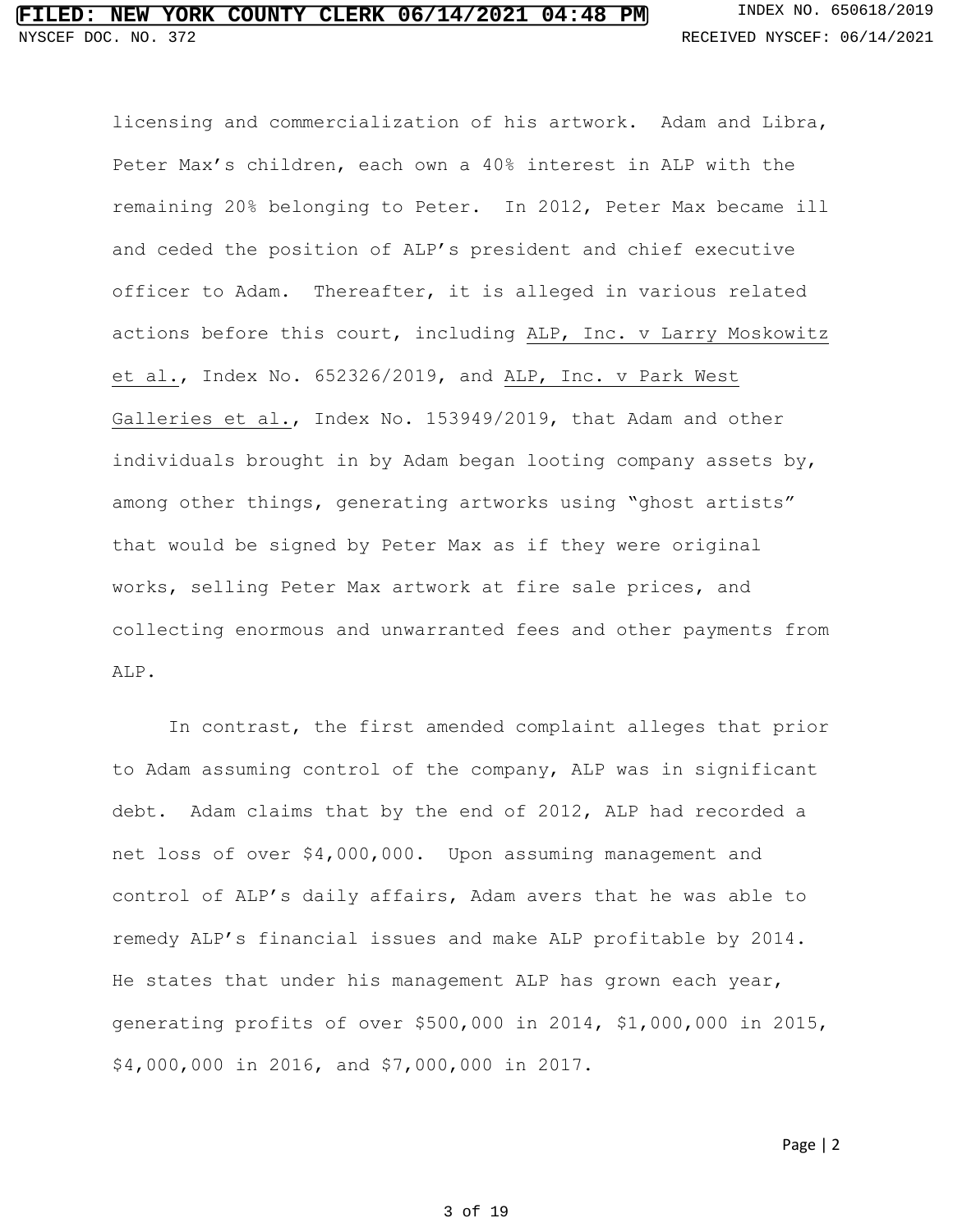Adam further alleges that Libra had never done any work for or shown any interest in ALP during those years, despite receiving a yearly salary of approximately \$700,000. However, in 2017, purportedly due to personal conflicts between Libra, Adam and family, Libra sought to take control of ALP. According to Adam, Libra colluded with Lawrence Flynn, who had been appointed as the property guardian for Peter Max in December 2016, to gain a majority vote within the company and remove Adam as president of ALP.

Following a special proceeding commenced by Libra before this court, entitled Libra Max v Adam Max and ALP, Inc., Index No. 156641/2017, a special meeting of the shareholders of ALP was held on December 10, 2018. At that meeting, a new board of directors was elected. The new board consisted of Libra, Adam, and Anderson, who Adam claims is an acquaintance of Libra's and is wholly unfamiliar with ALP or the business. On January 11, 2019, ALP's board of directors held another meeting, wherein it resolved that Libra would be named as CEO and president, effective immediately.

Adam alleges that after being elected, Libra and Anderson diminished Adam's role in the company and terminated employees that Adam had hired. He also states they spent significant amounts of money on legal fees in an effort to undo Adam's prior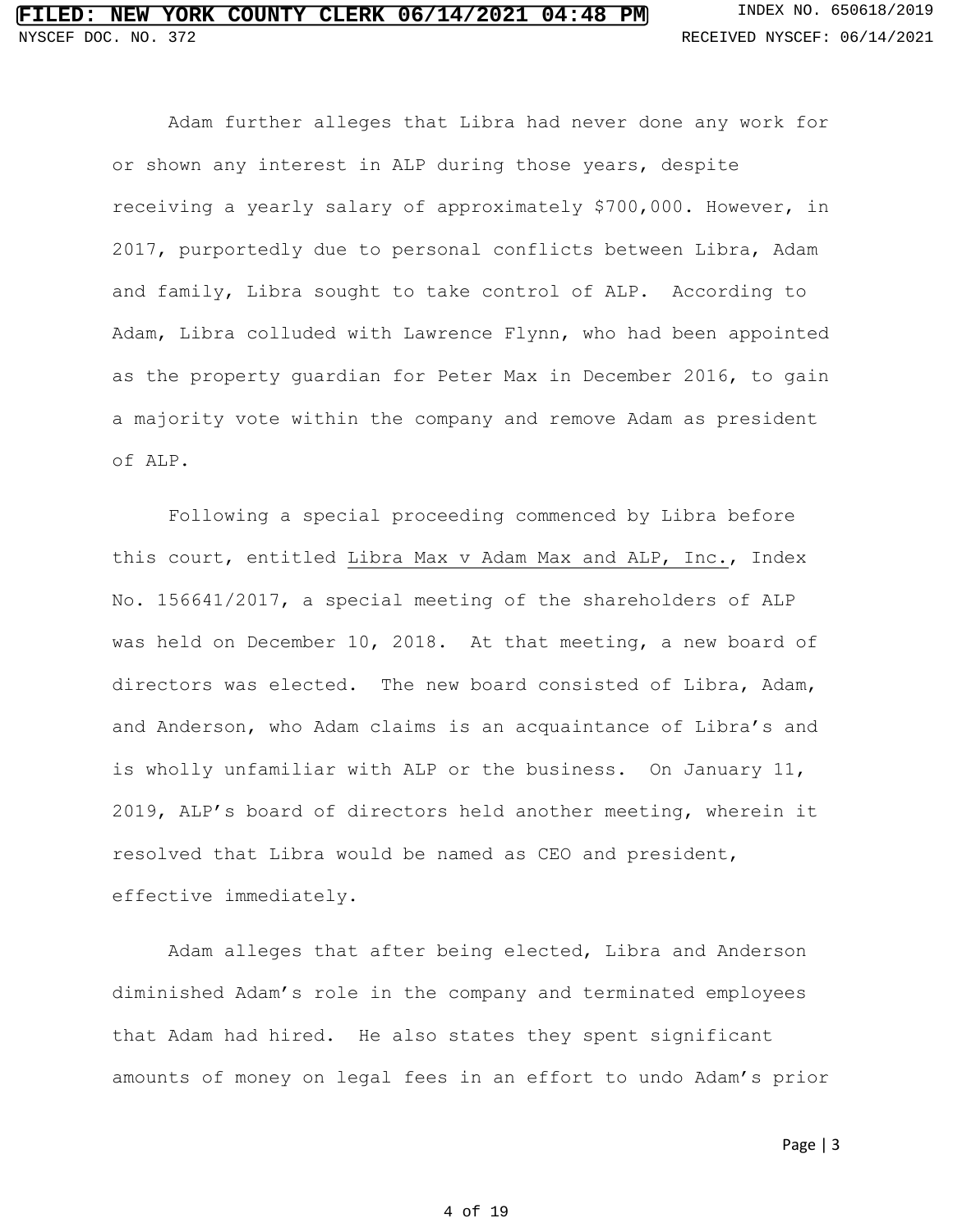sales of Peter Max's artwork and to recover amounts Adam properly paid to previous ALP employees in two related actions before this court, ALP, Inc. v Park West Galleries et al., Index No. 153949/2019 and ALP, Inc. v Lawrence Moskowitz et al., Index No. 652326/2019. Further, Libra and Anderson abandoned the purportedly profitable business model Adam put in place. Adam avers that Libra and Anderson are both so unskilled in the conducting of ALP's business and the sale of art that they are leading ALP to financial ruin. Adam also alleges that Libra improperly provided a reporter from the New York Times with false information relating to a purported scheme by Adam to use ghost artists to generate artwork that would then be signed by the ailing Peter Max and sold as if they were his own, damaging ALP's business reputation.

Adam brings this action both derivatively, on behalf of ALP, and directly, on behalf of himself. The amended complaint states claims sounding in/seeking (1) breach of fiduciary duty, (2) appointment of a receiver pursuant to CPLR 6401(a) and BCL 1202(3), (3) declaratory judgment voiding the December 10, 2018 special meeting pursuant to BCL § 619, (4) attorneys' fees pursuant to BCL § 626, (5) removal of Libra and Anderson as directors and officers pursuant to BCL § 706(d) and BCL §  $716(c)$ , (6) an accounting, and (7) breach of the duties of diligence, care, and skill.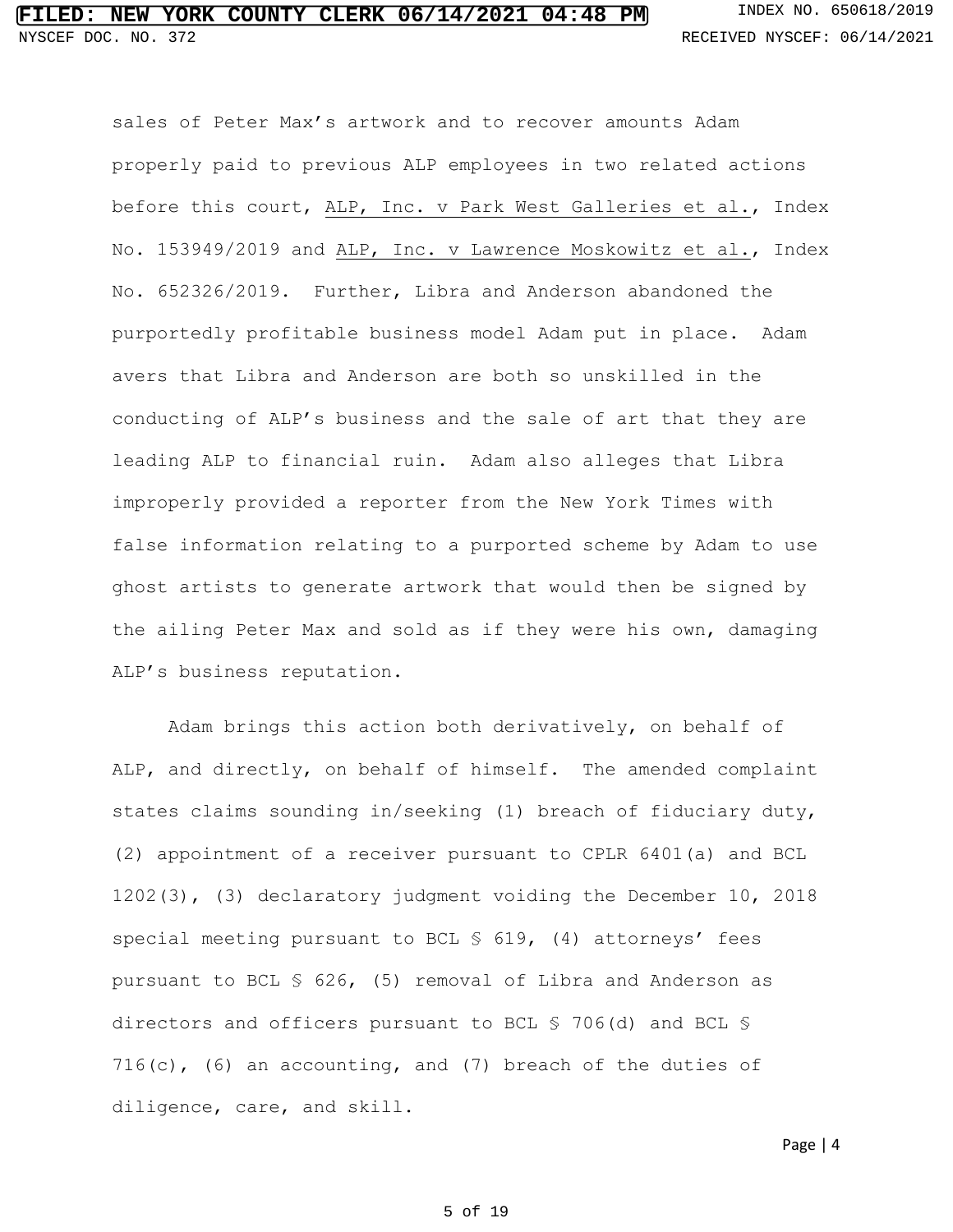The defendants now move to dismiss the amended complaint in its entirety.

#### III. LEGAL STANDARDS

#### A. CPLR 3211(a)(1)

Dismissal under CPLR 3211(a)(1) is warranted only when the documentary evidence submitted "resolves all factual issues as a matter of law, and conclusively disposes of the plaintiff's claim." Fortis Financial Services, LLC v Fimat Futures USA, 290 AD2d 383, 383 (1st Dept. 2002); see Amsterdam Hospitality Group, LLC v Marshall-Alan Assoc., Inc., 120 AD3d 431, 433 (1st Dept. 2014); Fontanetta v John Doe 1, 73 AD3d 78 (2nd Dept. 2010). A particular paper will qualify as "documentary evidence" only if it satisfies the following criteria: (1) it is "unambiguous"; (2) it is of "undisputed authenticity"; and (3) its contents are "essentially undeniable." See VXI Lux Holdco S.A.R.L. v SIC Holdings, LLC, 171 AD3d 189 (1st Dept. 2019) quoting Fontanetta v John Doe 1, supra.

#### B. CPLR 3211(a)(7)

When assessing the adequacy of a pleading in the context of a motion to dismiss under CPLR 3211(a)(7), the court's role is "to determine whether [the] pleadings state a cause of action." 511 W. 232nd Owners Corp. v Jennifer Realty Co., 98 NY2d 144, 151-152 (2002). To determine whether a claim adequately states a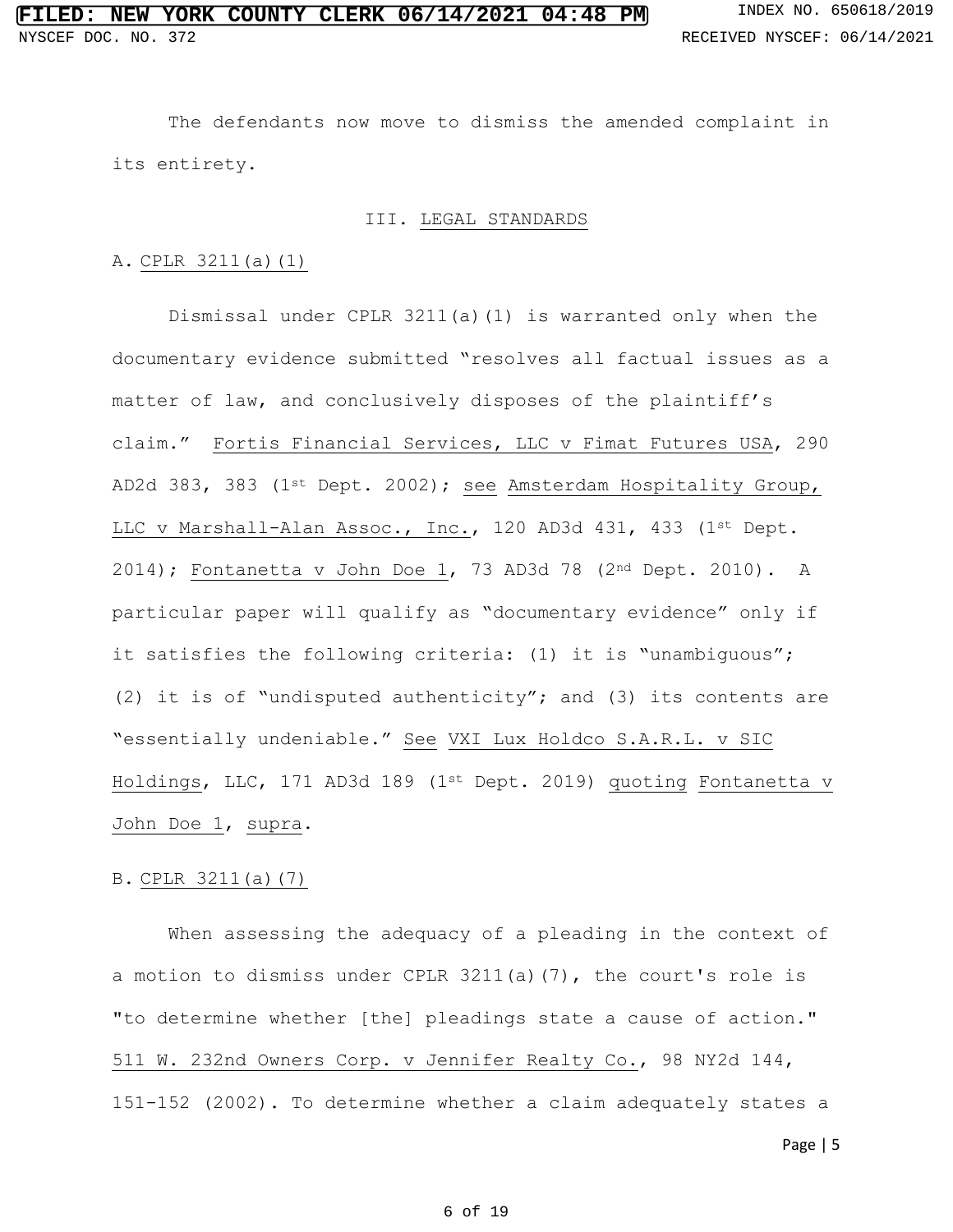cause of action, the court must "liberally construe" it, accept the facts alleged in it as true, accord it "the benefit of every possible favorable inference" (id. at 152: see Romanello v Intesa Sanpaolo, S.p.A., 22 NY3d 881 [2013]; Simkin v Blank, 19 NY3d 46 [2012]), and determine only whether the facts, as alleged, fit within any cognizable legal theory. See Hurrell-Harring v State of New York, 15 NY3d 8 (2010); Leon v Martinez, 84 NY2d 83 (1994). "The motion must be denied if from the pleading's four corners factual allegations are discerned which taken together manifest any cause of action cognizable at law." 511 W. 232nd Owners Corp. v Jennifer Realty Co., supra, at 152 (internal quotation marks omitted); see Leon v Martinez, supra; Gugqenheimer v Ginzburg, 43 NY2d 268 (1977).

#### III. DISCUSSION

#### A. Third Cause of Action

The defendants correctly argue that the third cause of action seeking a declaration invalidating the December 10, 2018, special meeting and the board election that took place at that meeting is barred by the doctrine of law of the case. "The doctrine of law of the case is a rule of practice, an articulation of sound policy that, when an issue is once judicially determined that should be the end of the matter as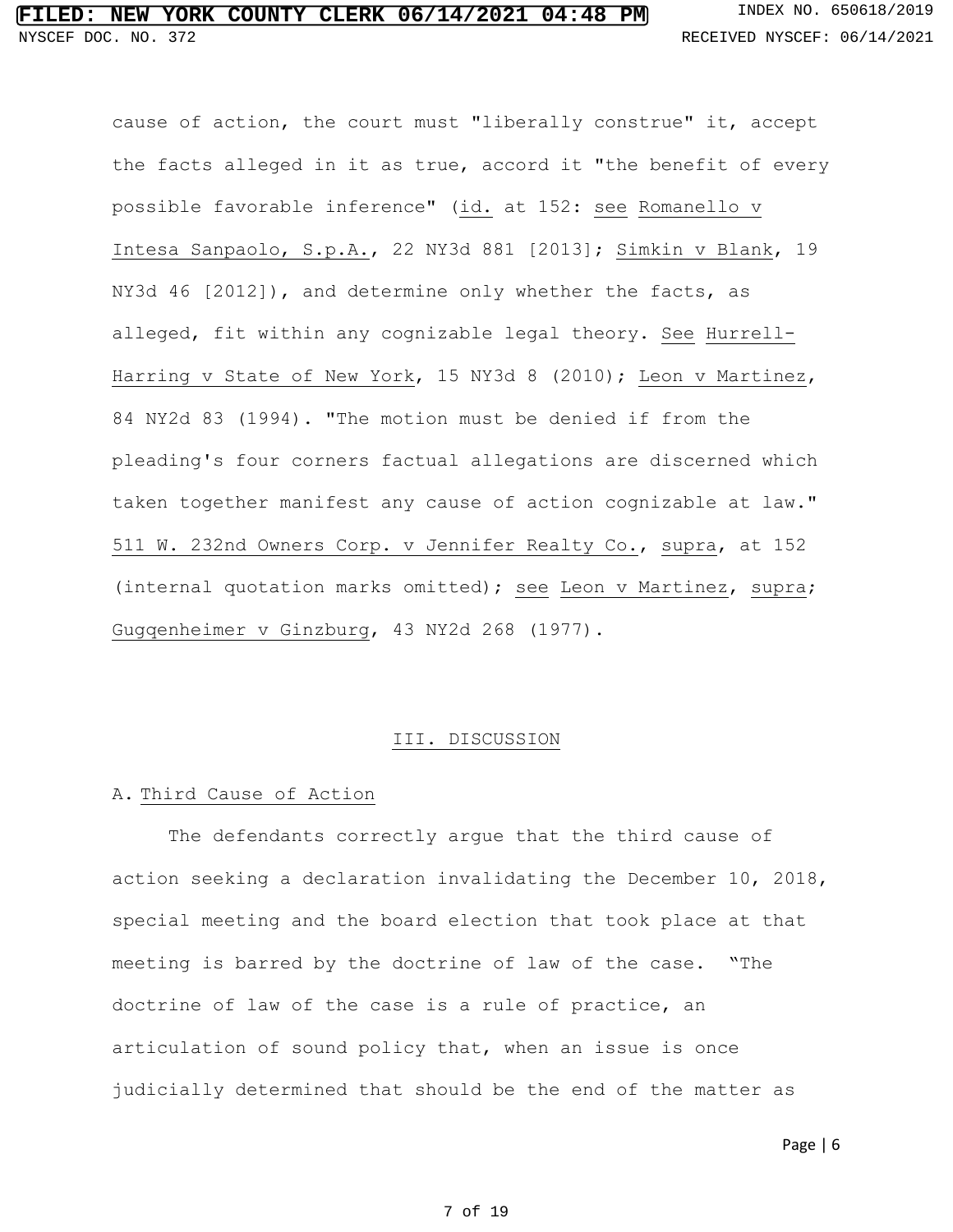far as Judges and courts of co-ordinate jurisdiction are concerned." Martin v City of Cohoes, 37 NY2d 162, 165 (1975). The doctrine "applies only to legal determinations that were necessarily resolved on the merits in [a] prior decision" (Baldasano v Bank of N.Y., 199 AD2d 184 [1st Dept. 1993]; see Gay v Farella, 5 AD3d 540 [2nd Dept. 2004]; D'Amato v Access Mfg., 305 AD2d 447 [2nd Dept. 2003]) "and to the same questions presented in the same case" (RPG Consulting, Inc. v Zormati, 82 AD3d 739 [2nd Dept. 2011] [citing People v Evans, 94 NY2d 499, 502 (2000)]).

When Adam commenced this action, he simultaneously brought a motion seeking a declaration invalidating the December 10, 2018, board meeting pursuant to BCL § 619. By order dated March 21, 2019, this court denied Adam's motion. The amended complaint seeks the same relief previously denied by the court and is therefore subject to the doctrine of law of the case.

In opposition to this motion, Adam does not address the defendants' argument with respect to the applicability of law of the case. Further, in his affidavit submitted in support of his application for a temporary receiver (MOT SEQ 002), Adam avers that "I am not challenging the propriety of the election, as my opposition to ALP's motion to dismiss makes clear."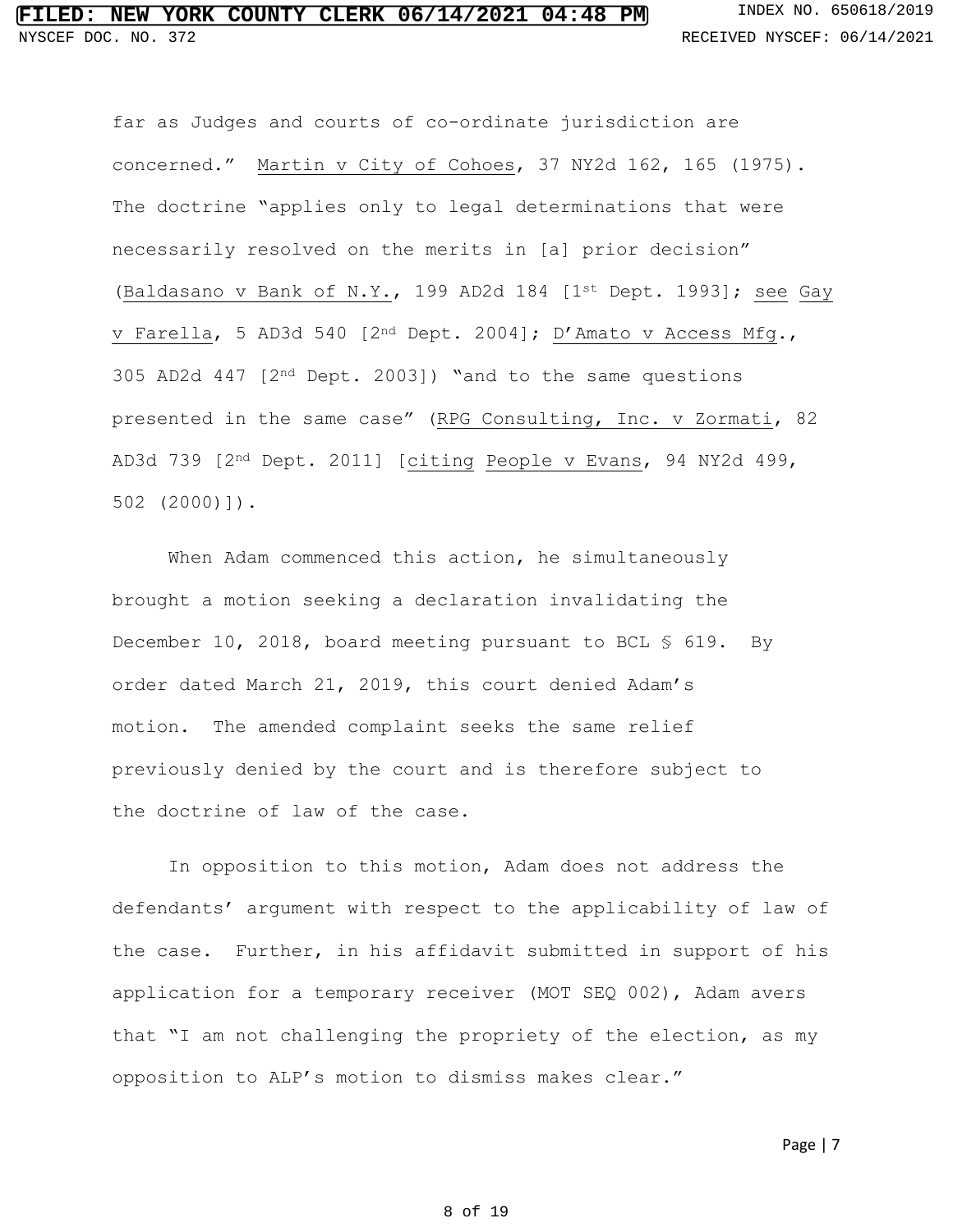In light of the foregoing, the third cause of action seeking a declaratory judgment is dismissed pursuant to CPLR 3211(a)(7).

#### B. Remaining Causes of Action

The defendants aver that the remaining causes of action in the amended complaint must be dismissed because (1) to the extent asserted against Libra and Anderson, they are barred by the exculpation clause in ALP's certificate of incorporation, (2) Adam's derivative claims fail to meet the standards for excusing pre-suit demands under New York law, and (3) all claims otherwise fail as a matter of law. The court will address these arguments in turn.

#### i. ALP's Exculpation Clause

In support of their motion, the defendants submit, *inter alia*, ALP's certificate of incorporation dated January 31, 2000. Section 6 of the certificate of incorporation provides,

> The personal liability of directors to the corporation or its shareholders for damages for any breach of duty in such capacity is hereby eliminated except that such personal liability shall not be eliminated if a judgment or other final adjudication adverse to such director establishes that his acts or omissions were in bad faith or involved intentional misconduct or a knowing violation of law or that he personally gained in fact a financial profit or other advantage to which he was not legally entitled or that his acts violated Section 719 of the Business Corporation Law.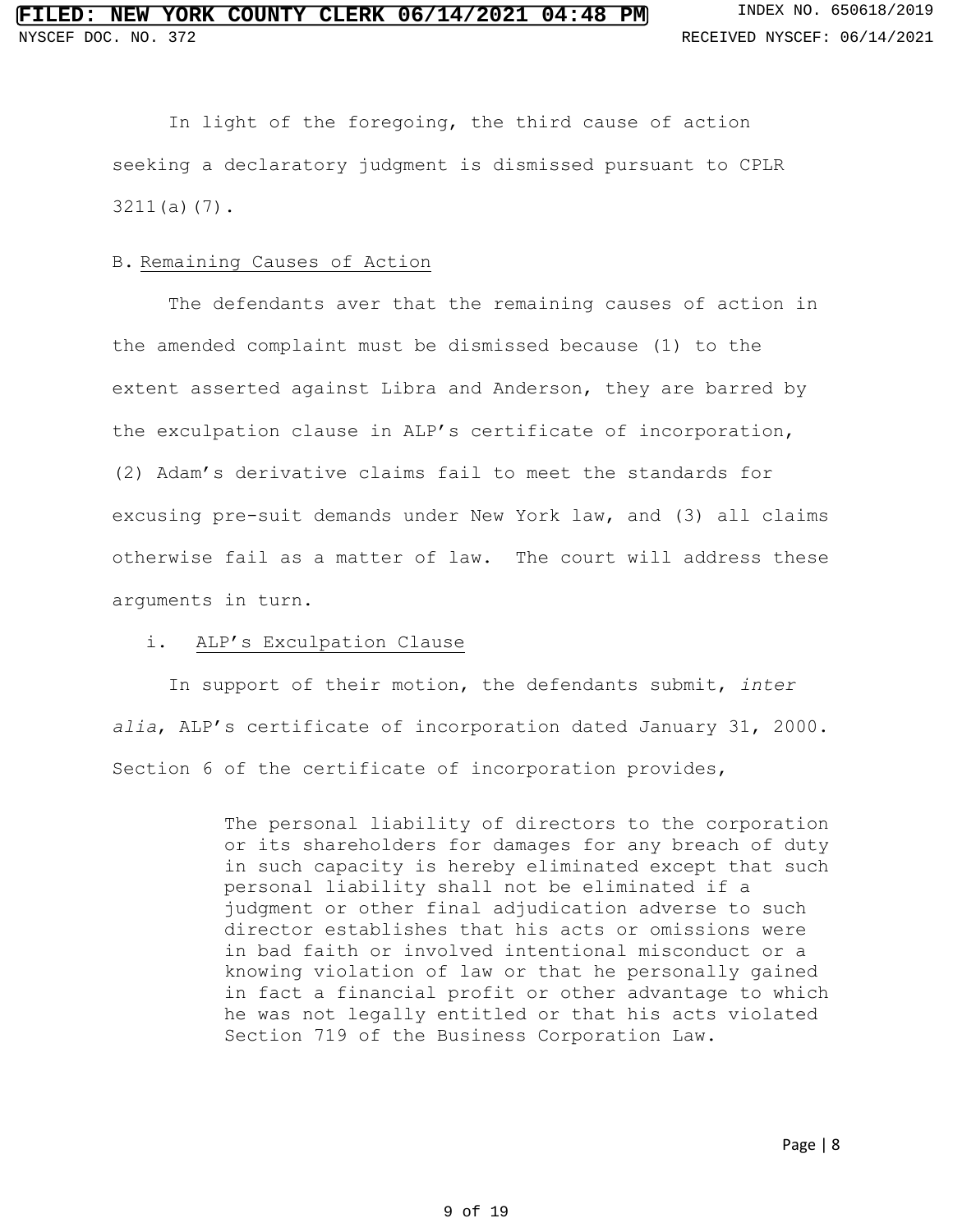This language tracks BCL § 402(b), which expressly permits shareholders of a corporation to adopt provisions limiting director liability, subject to certain exceptions. See also BCL § 720(a)(1) (a shareholder's right to bring a derivative suit against directors is subject to any provision of the certificate of incorporation authorized pursuant to BCL § 402).

Initially, the court rejects the plaintiff's contention that it may not consider the certificate of incorporation on a CPLR 3211(a)(1) motion because it is not "a certified document" and is therefore of "unknown provenance." The certificate of incorporation was introduced by an attorney's affirmation and the plaintiff fails to make any non-speculative argument that it is not "unambiguous, authentic, and undeniable." Phillips v Taco Bell Corp., 152 AD3d 806, 807 (2nd Dept. 2017) (citations omitted). Moreover, the defendants have included in their submissions on reply a certified copy of the certificate of incorporation, which is identical to their original submission in every material respect.

The defendants aver that the allegations in the amended complaint are insufficient to trigger any exception to the exculpation clause in ALP's certificate of incorporation. To the extent that Adam fails to plead any bad faith or intentional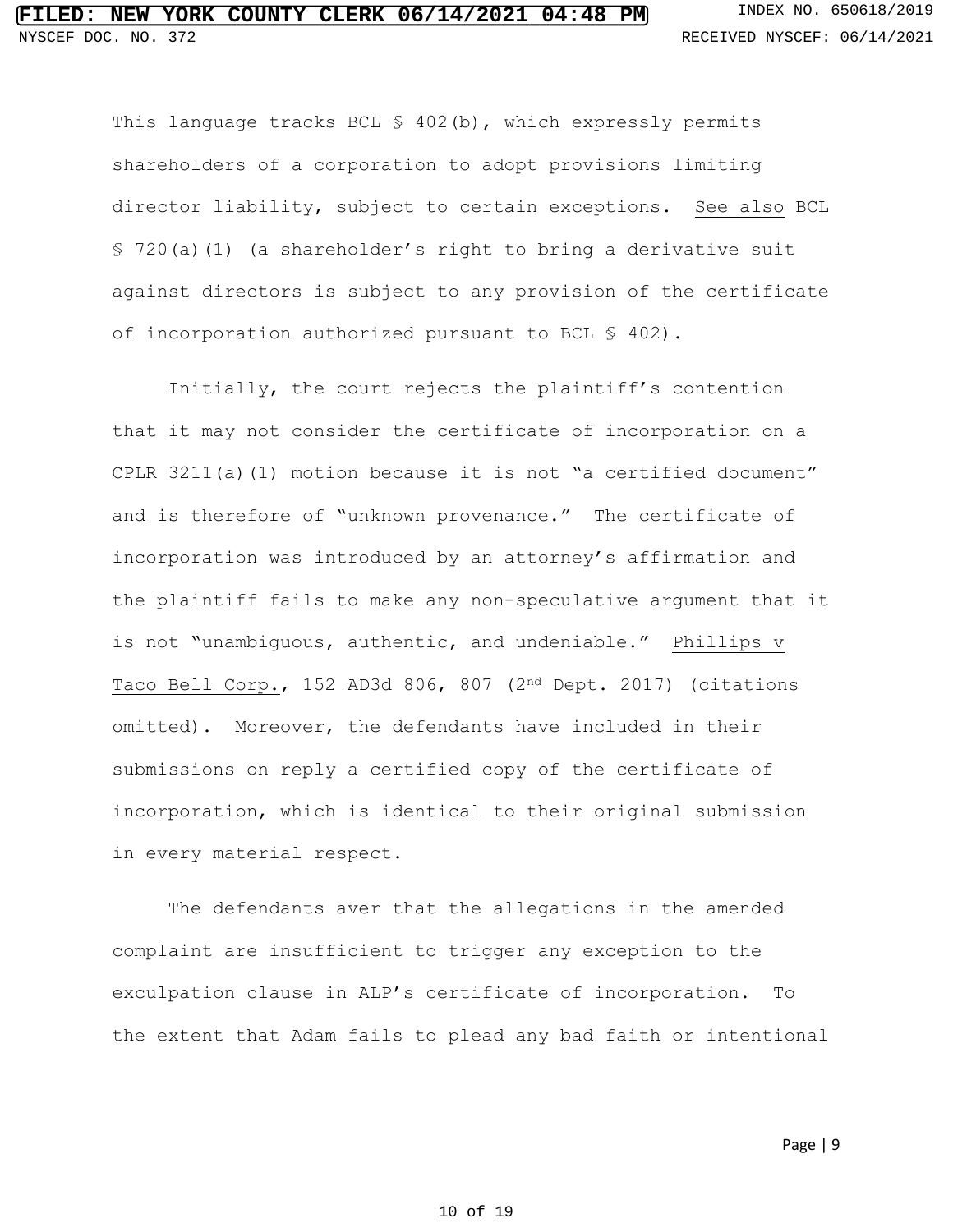misconduct on the part of Libra and Anderson, as discussed in greater detail in Section IV.B.iii herein, the court agrees.

Although Adam states, in conclusory fashion, that "Libra and Anderson have taken such action in bad faith and intentionally with full knowledge that their action constituted misconduct in knowing violation of the law and for the improper purpose of personally gaining financial profits and advantages to which they are not entitled," Adam pleads no facts that would permit such inferences to be drawn. Libra and Anderson's decisions to distance ALP from Adam's prior course of business, even if such decisions made ALP less profitable, do not constitute bad faith or intentional misconduct. Nor, for the reasons described further below, does the New York Times article Libra allegedly contributed to warrant liability under the certificate of incorporation. Finally, Adam's suggestion in his opposition papers that Libra and Anderson's taking control of ALP after they received "warnings" that such a takeover "would lead to disaster" constituted bad faith or intentional misconduct is without basis in law or logic and fails to cure the defects of the amended complaint.

In sum, since the amended complaint fails to plead bad faith or intentional misconduct on the part of Libra or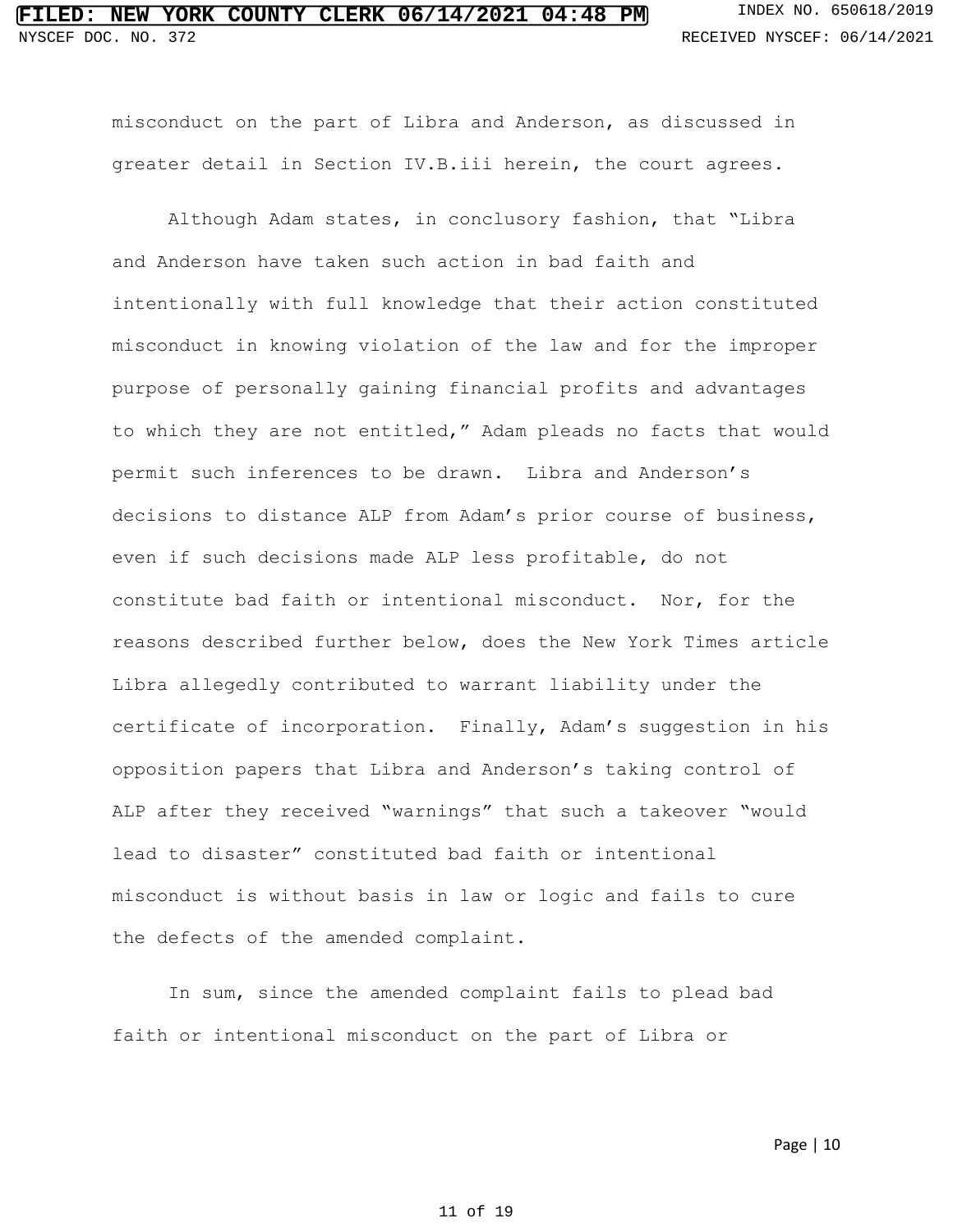Anderson, the plaintiff's claims against them are barred by the exculpation clause.

#### ii. Demand Futility

Under New York law, a shareholder who believes that a wrong deserving legal redress was committed against the corporation must make a demand upon its board of directors for the latter to commence an action. See Eos Partners BSIC, LP ex rel. DDS Partners, LLC v Levine, 42 AD3d 309 (1st Dept. 2007). This demand requirement exists to, *inter alia*, afford "corporate directors reasonable protection from the harassment of litigious dissident shareholders who might otherwise contest decisions on matters clearly within the directors' discretion." Barr v Wackman, 36 NY2d 371, 378 (1975). If a shareholder commences a derivative action himself, "the complaint shall set forth with particularity the efforts of the plaintiff to secure the initiation of such action by the board or the reasons for not making such effort." NY BCL § 626(c).

To sufficiently plead demand futility, the complaint must allege that: 1) a majority of the board of directors are interested in the transaction or transactions at issue; 2) the board of directors failed to inform themselves about the challenged transaction to the extent reasonably appropriate under the circumstances; or 3) the challenged transaction was so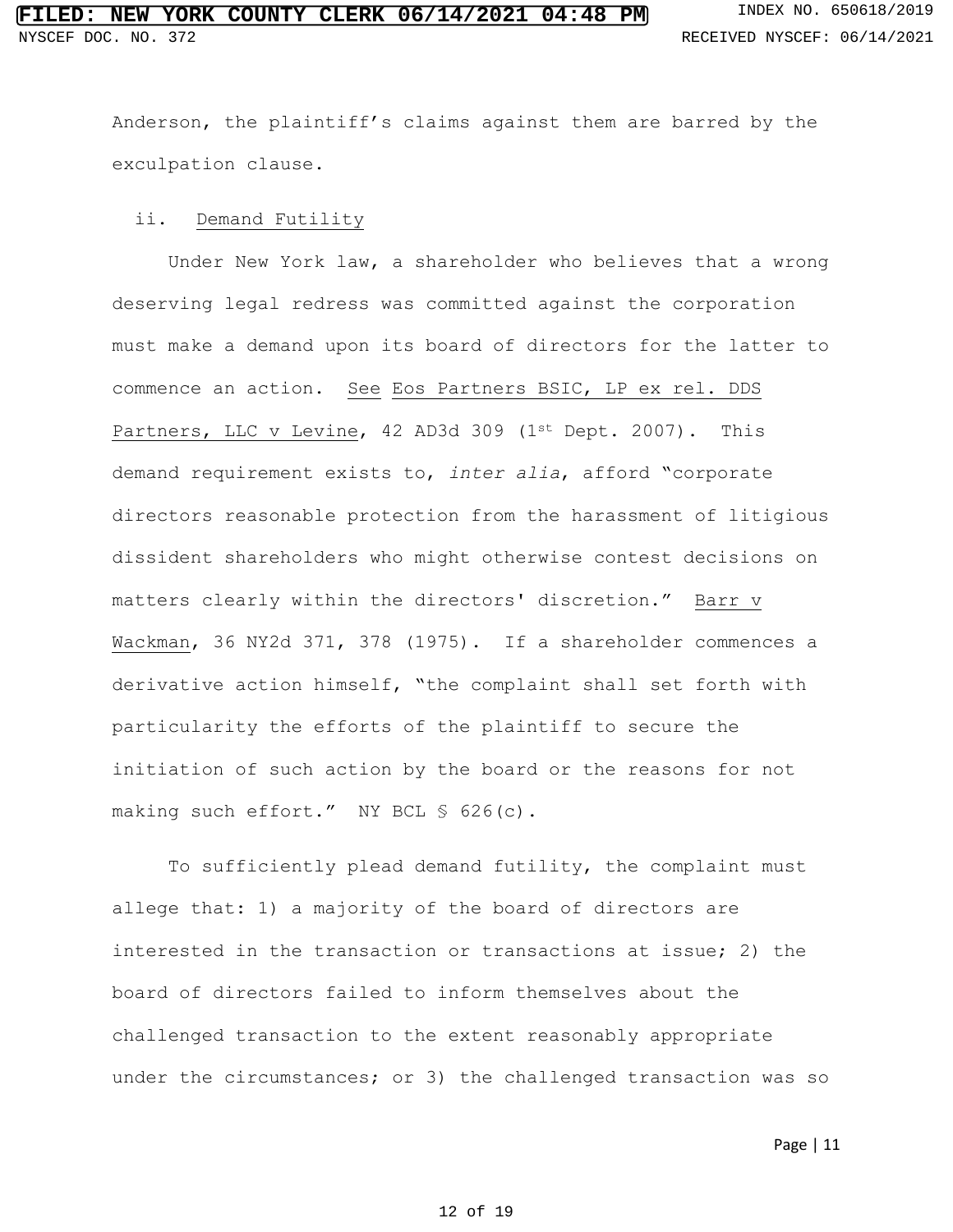egregious on its face that it could not have been the product of sound business judgment by the board of directors. See Marx v Akers, 88 NY2d 189 (1996); Goldstein v Bass, 138 Ad3d 556 (1st Dept. 2016). A director is "interested," and therefore unable to act impartially with respect to a pre-suit demand, when he or she either: (1) will receive a direct financial benefit from the transaction which is different from the benefit to shareholders generally; or (2) lacks independence because he or she is controlled by an interested director. See Marx v Akers, supra.

In his amended complaint, Adam alleges "[t]hat any demand by Adam to Libra, Anderson or the Board of Directors as a whole would be futile due to a majority of directors being interested in the alleged violations of law contained herein." These allegations are insufficient to demonstrate demand futility. The amended complaint does not plead any specific transaction Libra or Anderson entered into that has resulted in a financial benefit to them separate from the benefit to all shareholders, such as self-dealing or diversion of corporate opportunity. See Marx v Akers, supra. Rather the complaint attacks decisions made by Libra to distance ALP from Adam, his employees, and his previous business model, none of which provides any direct financial benefit to Libra or Anderson, as opposed to ALP's shareholders broadly. Therefore, the amended complaint fails to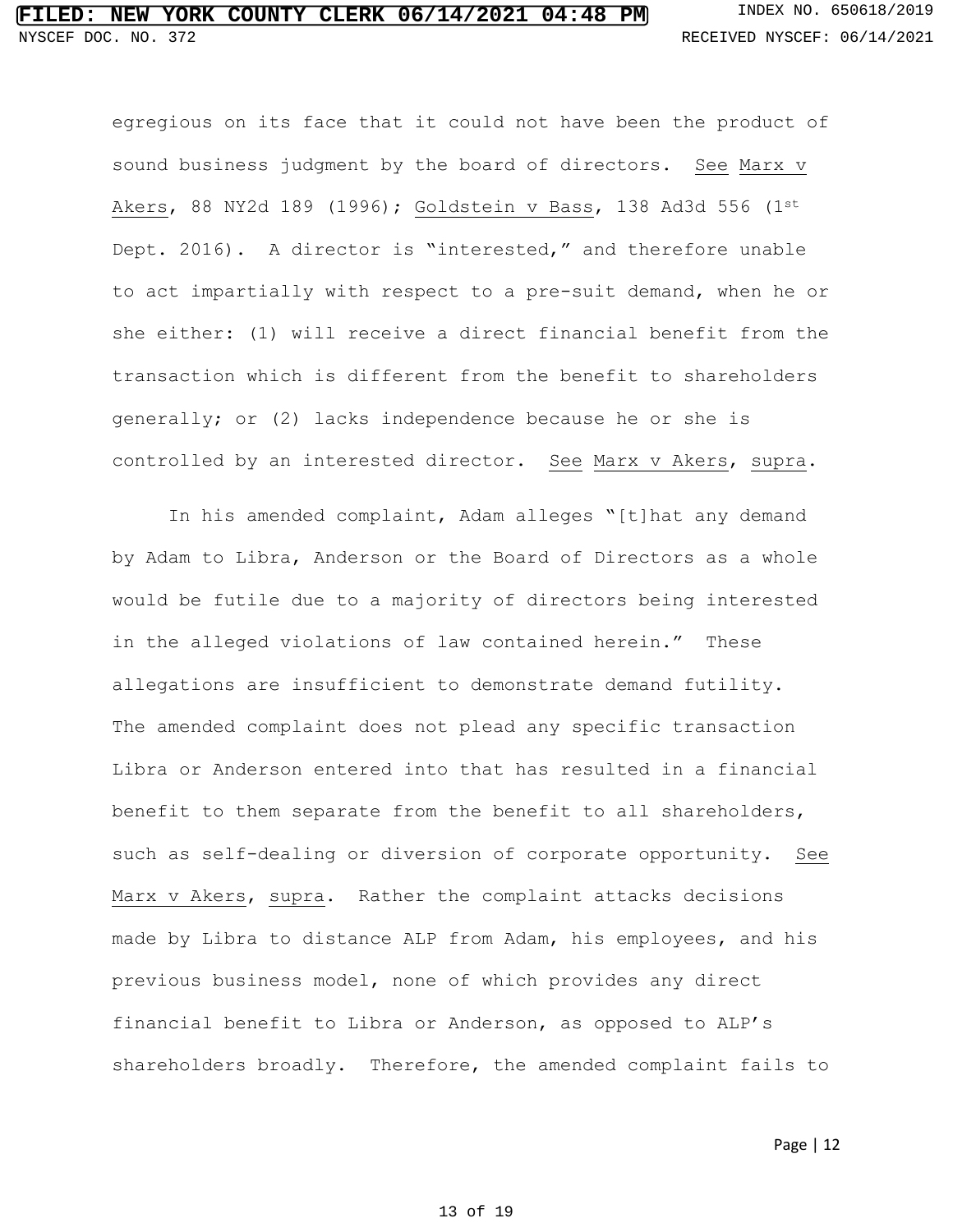allege that Libra or Anderson were interested in any transaction within the meaning of BCL § 626.

Adam's claim that a demand would have been futile simply because Libra and Anderson constitute the majority of ALP's board of directors is likewise insufficient. "Simply naming a majority of the board as defendants with conclusory allegations of wrongdoing or control is insufficient to circumvent the requirement of demand." Bansbach v Zinn, 1 NY3d 1, 11 (2003) (citing Barr v Wackman, supra).

Adam's failure to sufficiently plead demand futility warrants dismissal of his derivative claims. Even if Adam had adequately pleaded demand futility, however, dismissal of these claims would remain warranted because the claims in the amended complaint fail for the independent reasons articulated below.

#### iii. Breach of Fiduciary Duty and Negligence

To plead a cause of action for breach of fiduciary duty, a plaintiff must allege (1) the existence of a fiduciary relationship, (2) misconduct by the defendant, and (3) damages directly caused by the defendant's misconduct. See Burry v Madison Park Owner LLC, 84 AD3d 699 (1st Dept. 2011); Rut v Young Adult Inst., Inc., 74 AD3d 776 (2nd Dept. 2010). "A cause of action sounding in breach of fiduciary duty must be pleaded with particularity under CPLR 3016(b)." Swartz v Swartz, 145 AD3d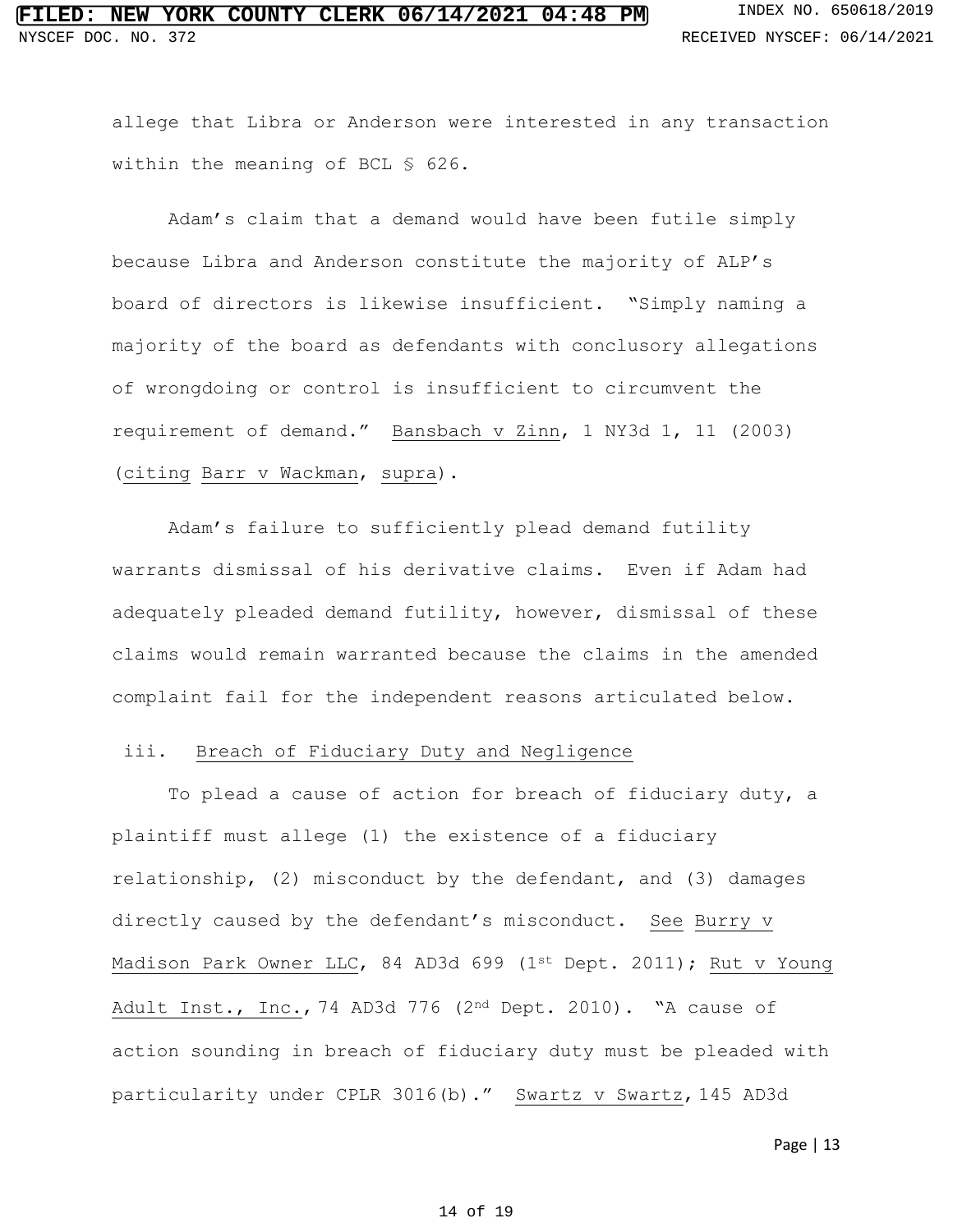818, 823 (2nd Dept. 2016); see also Burry v Madison Park Owner LLC, supra.

The amended complaint largely fails to allege any action by the defendants that would constitute misconduct such that a cause of action for breach of fiduciary duty would lie against them. Instead, the amended complaint alleges that the defendants engaged in a series of decisions that deviated from ALP's previous business model. Specifically, the board made determinations to reduce Adam's control of the company, remove employees hired by Adam, and abandon Adam's previous business model of creating and selling artworks on cruise ships. Further, the board attempted to reverse Adam's sale of a significant amount of Peter Max's artworks and recoup payments promised by Adam to employees that were terminated upon Libra's assumption of control of the company.

Judicial inquiry into the actions of corporate directors, which are taken in good faith, in the exercise of honest judgment, and the legitimate furtherance of corporate purposes, is prohibited. See Auerbach v Bennett, 47 NY2d 619 (1979); Barr v Wackman, supra. A cause of action sounding in breach of fiduciary duty does not lie where the complaint merely alleges that a course of action other than that pursued by a board of directors would have been more advantageous. See Amfesco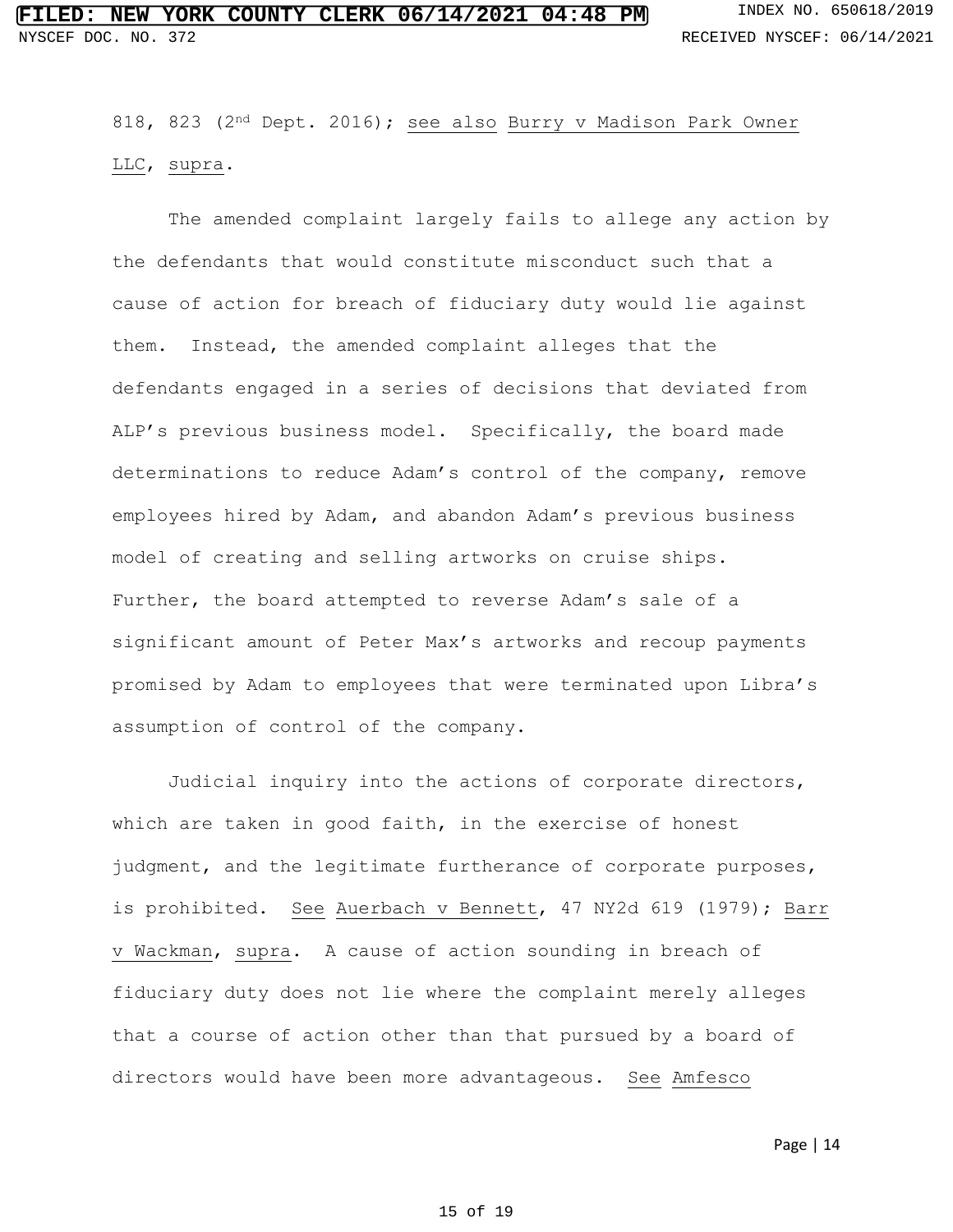Indus., Inc. v Greenblatt, 172 AD2d 261 (1st Dept. 1991); Kamin v Am. Exp. Co., 86 Misc 2d 809 (Sup Ct, NY County 1976), aff'd sub nom. 54 AD2d 654 (1st Dept. 1976). Rather, the complaint must sufficiently allege that the corporate decisions of the board of directors lacked a legitimate business purpose or were tainted by a conflict of interest, bad faith, or fraud. See Amfesco Indus., Inc. v Greenblatt, supra. The claims identified above fail to demonstrate anything other than the plaintiff and his associates' displeasure with the direction in which Libra and Anderson have taken ALP.

Adam's allegation that Libra improperly provided a reporter from the New York Times with false information relating to a purported scheme by Adam to sell counterfeit Peter Max artwork, damaging ALP's business, on the other hand, does suffice to state a claim sounding in breach of fiduciary duty. Nonetheless, the subject New York Times article, included in the defendants' submissions and publicly available, flatly contradicts Adam's claims. The article does not come to any conclusion regarding whether Adam engaged in any counterfeiting scheme. Moreover, the article's author states that her work was based upon her own research, including the analysis of public court filings and discussions with Adam himself, previous ALP employees Lawrence Moskowitz and Gene Luntz, and the company that was formerly the primary purchaser of ALP's works, Park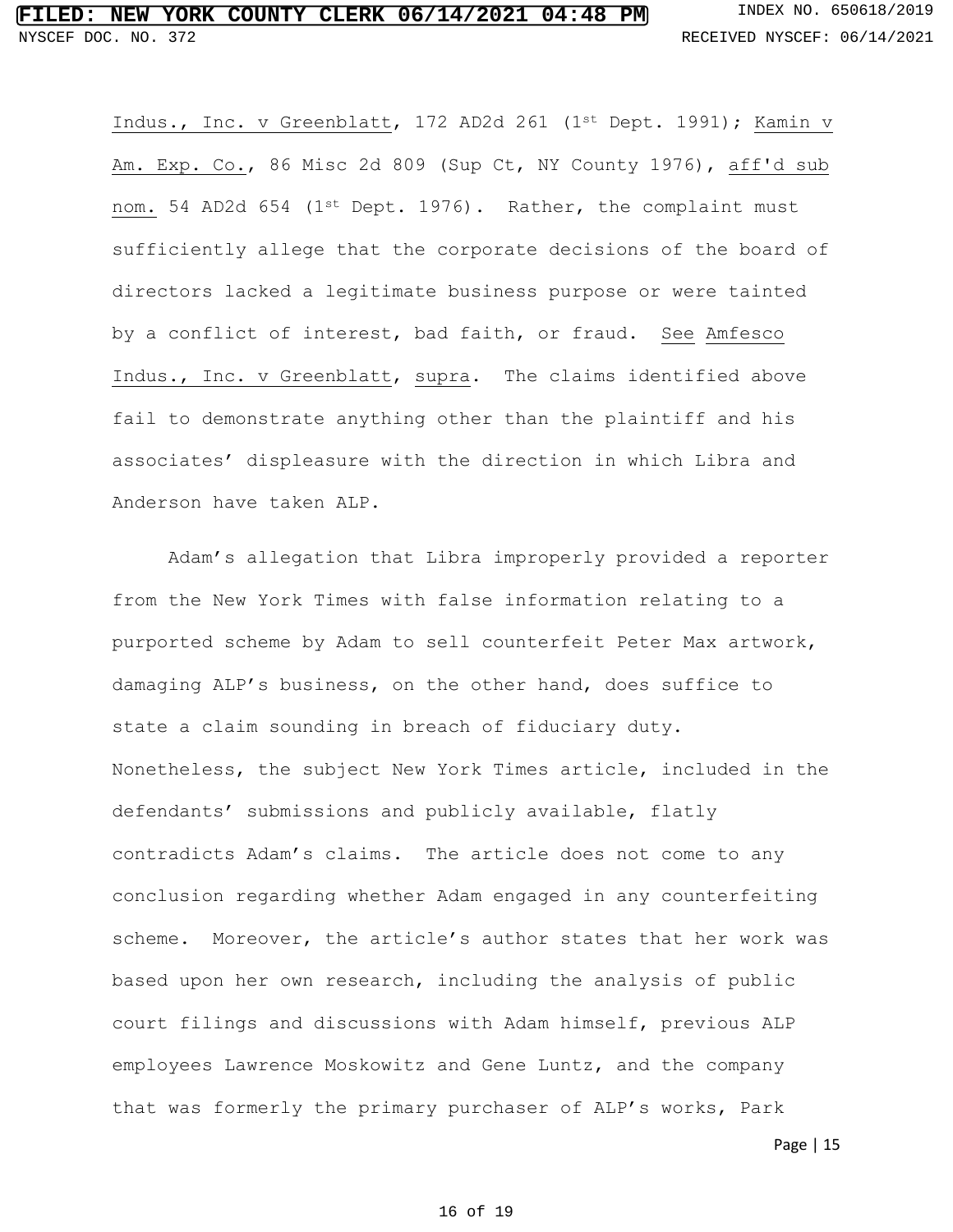West Galleries, Inc. In fact, the only reference to Libra in the article is as follows: "Libra said that she was pursuing legal action 'against those who continue to harm and exploit [her] father' and that her goal 'is to bring the studio back to [her] father's vision.'"

While it is true that on a motion to dismiss the facts alleged in the complaint are presumed to be true, that presumption is rebutted where the facts are flatly contradicted by documentary evidence. See Herman v Greenberg, 221 AD2d 251 (1st Dept. 1995); Franklin v Winard, 199 AD2d 220 (1st Dept. 1993). Here, the allegation in the amended complaint that Libra provided false information to a New York Times reporter is contradicted by the article itself.

For the foregoing reasons, dismissal of the first cause of action for breach of fiduciary duty is warranted pursuant to CPLR 3211(a)(7) and CPLR 3211(a)(1).

As the seventh cause of action sounding in breach of the duties of diligence, care, and skill is based upon the same allegations as the breach of fiduciary duty claim and seek the same relief, that cause of action is likewise dismissed. See Alper v Seavey, 9 AD3d 263 (1st Dept. 2004).

#### iv. Remaining Claims

Adam's remaining causes of action seeking attorneys' fees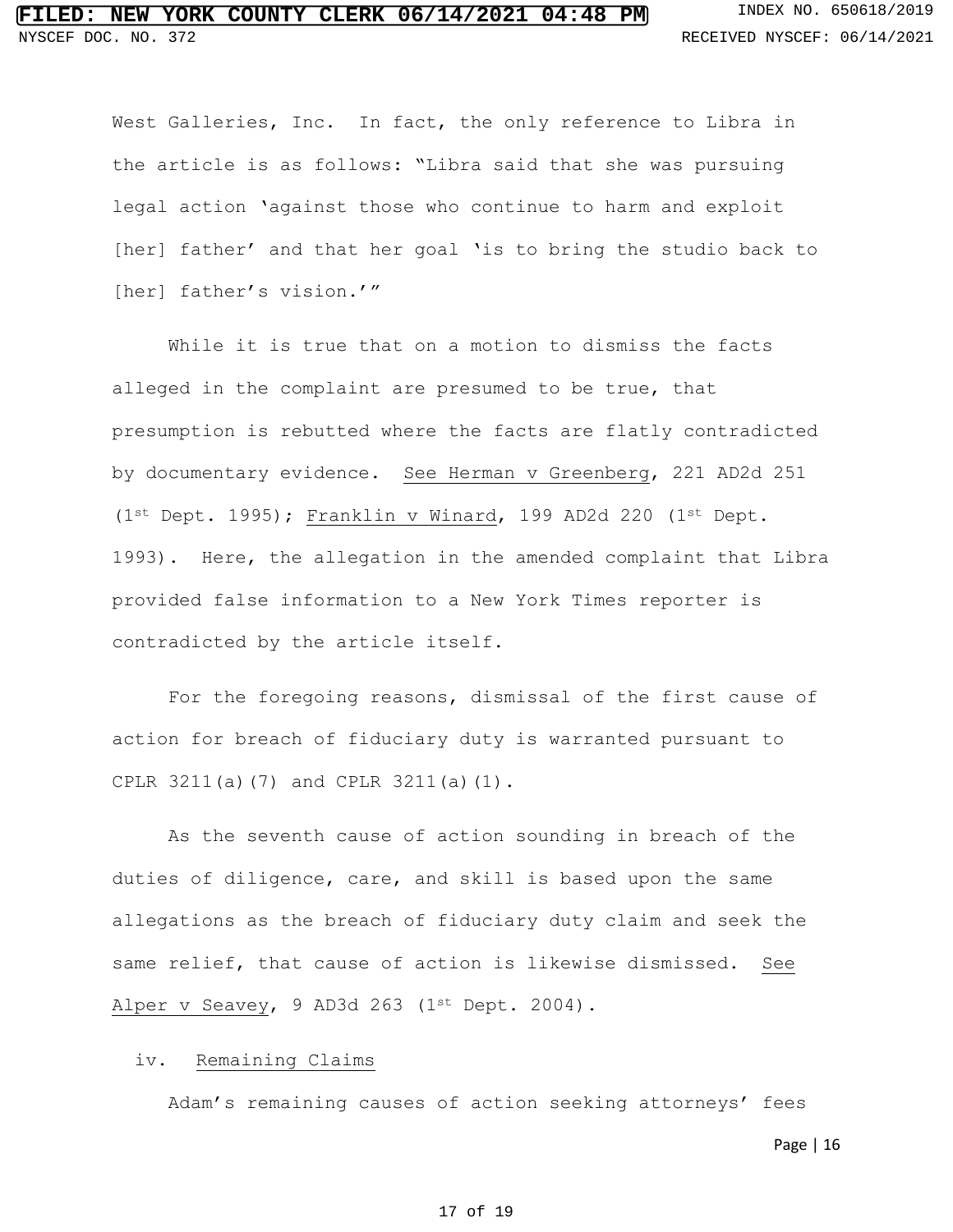officers pursuant to BCL § 706(d) and BCL § 716(c), and an accounting must be denied as Adam fails to allege an underlying cause of action for breach of fiduciary duty or any other cognizable claim. Attorneys' fees pursuant to BCL § 626(e) are premised on the successful prosecution of a derivative suit. A cause of action seeking the removal of directors pursuant to BCL § 706(d) and BCL § 716(c) requires a showing of wrongdoing on the part of the directors with regard to their fiduciary obligations to the corporation. See Benedict v Whitman Breed Abbott & Morgan, 110 AD3d 935 (2nd Dept. 2013). Finally, a cause of action for an accounting requires a plaintiff to sufficiently allege a breach of fiduciary duty. See Palazzo v Palazzo, 121 AD2d 261 (1st Dept. 1986).

pursuant to BCL § 626(e), removal of ALP's directors and

The second cause of action seeking appointment of a receiver must also be dismissed. It is well settled that "[t]he appointment of a receiver is not a form of ultimate relief that can be awarded in a plenary action, but rather, is limited as a provisional remedy (see CPLR 6401[a]) or as an aid in postjudgment enforcement (see CPLR 5228)." Lemle v Lemle, 92 AD3d 494, 498 ( $1^{st}$  Dept. 2012). To the extent that the second cause of action seeks the appointment of a receiver pursuant to BCL § 1202(3), relief under that statute is likewise unavailable. BCL § 1202(3) relates solely to an action to preserve corporate

Page | 17

#### 18 of 19